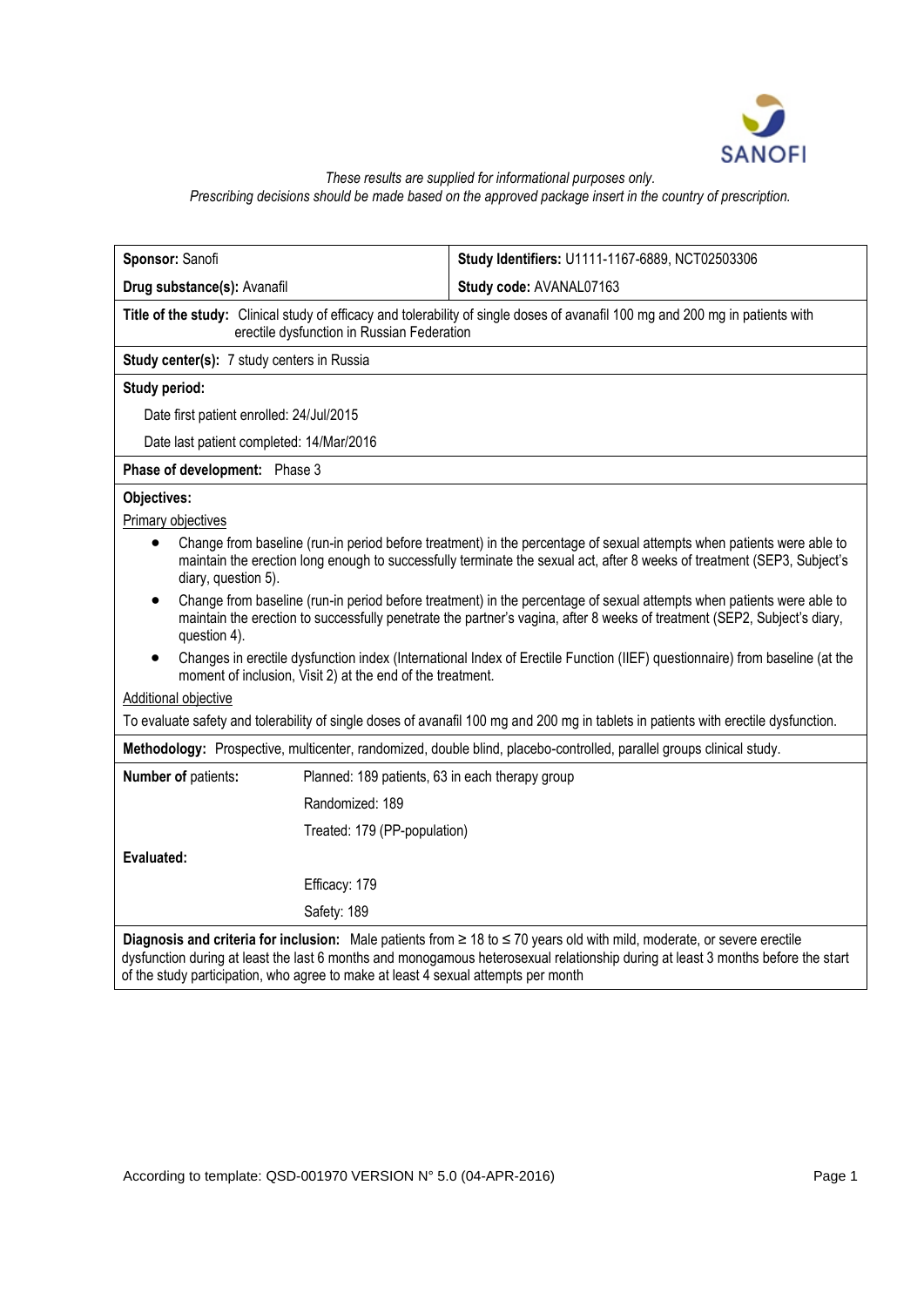

## **Study treatments**

**Investigational medicinal product(s):** Placebo 100 mg and 200 mg; Avanafil 100 mg and 200 mg

Formulation: Film-coated tablets

Route of administration: Oral

Dose regimen: Avanafil 100 mg + Placebo 100 mg; Avanafil 100 mg + Avanafil 100 mg; Placebo 100 mg + Placebo 100 mg

**Duration of treatment:** 8 weeks

**Duration of observation:** Clinical study duration for each patient will be 12 weeks (about 3 months)

## **Criteria for evaluation:**

Efficacy:

Primary endpoints

- Change from baseline (run-in period before treatment) in the percentage of sexual attempts when patients were able to maintain the erection long enough to successfully terminate the sexual act, after 8 weeks of treatment (SEP3, Subject's diary, question 5).
- Change from baseline (run-in period before treatment) in the percentage of sexual attempts when patients were able to maintain the erection to successfully penetrate the partner's vagina, after 8 weeks of treatment (SEP2, Subject's diary, question 4).
- Changes in erectile dysfunction index (IIEF questionnaire) from baseline (at the moment of inclusion, Visit 2) at the end of the treatment.

Safety:

- Adverse events (AEs)
- Serious adverse events (SAEs)
- Differences in safety and tolerability of single doses of Avanafil 100 mg and 200 mg in tablets in patients with erectile dysfunction, according to the International Erectile Dysfunction Index questionnaire.

**Statistical methods:** Statistical power and sample size: taking into account the interventional nature of the study and the fact that the analysis will be performed in several subgroups, the sample size of 189 patients will provide the power of 80% at the alfa of 0.017 to avoid multiplicity of comparisons.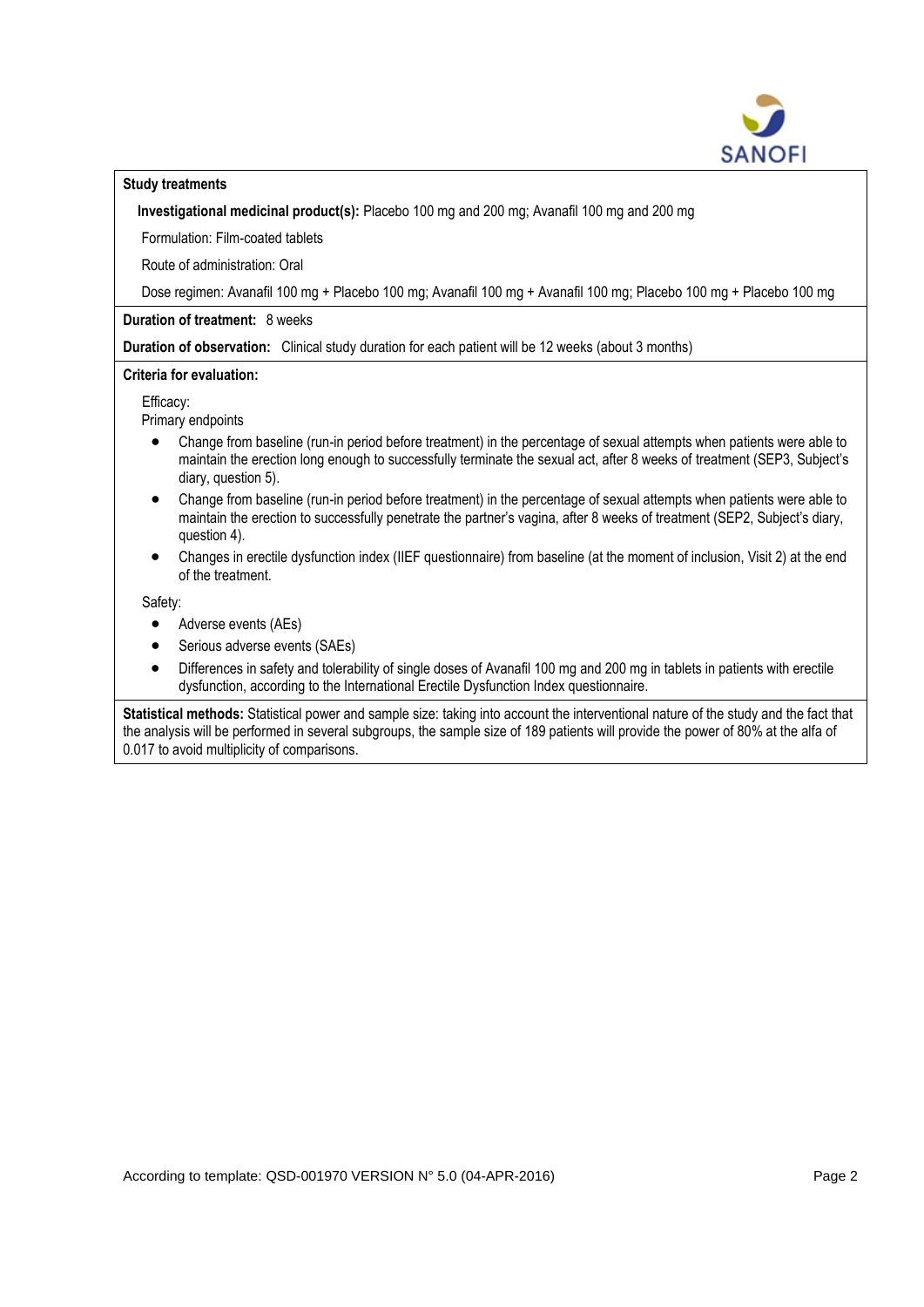

## **Summary:**

Population characteristics:

All in all 189 male patients aged 47.22±13.21 years (mean±SD) were enrolled in the study (ITT population). 10 patients were excluded from the efficacy analysis: 8 patients were excluded due to their non-compliance to the visit schedule, 1 patient was lost to follow-up and 1 patient was excluded due to protocol deviation. Efficacy analysis was performed in the PP population which comprised of 179 patients who met all the inclusion and none of the exclusion criteria. Patients in the PP population were stratified into three sub-groups according to the severity of the erectile dysfunction using the baseline IIEF EF score: patients with mild (n=59; 32.96%), moderate (n=57; 31.84%), or severe (n=63; 35.19%) erectile dysfunction. At baseline, the percentages of sexual attempts when patients were able to maintain the erection long enough to successfully terminate the sexual act, were equal across the three treatment groups (21.43%; 27.71%; 24.09% in placebo, avanafil 200 mg, and avanafil 100 mg dosing groups, respectively, Z-test p>0.05). The most common conditions registered in the medical history of patients included in the ITT population were as follows: infections and infestations (n=13; 6.88%) across all treatment groups; injuries (n=6; 3.17%) including foot fracture (n=2; 3.17%) in placebo group, spinal injury (n=1; 1.59%) in avanafil 100 mg dosing group, and testicular injury (n=1; 1.59%) in avanafil 200 mg dosing group; reproductive system disorders except erectile dysfunction (n=5; 2.65%) included varicocele (n=1; 1.59% and n=2; 3.17%) in avanafil 200 mg, and avanafil 100 mg dosing groups, respectively.

Efficacy results:

- Change from baseline in the percentage of sexual attempts when patients were able to maintain the erection long enough to successfully terminate the sexual act, after 8 weeks of treatment (SEP3, Subject's diary, question 5) comprised 28.13% in the placebo group, and 49.44% and 41.58% in 200 mg and 100 mg avanafil dosing groups, respectively. According to the analysis of the 95% CI, the difference in this parameter between the placebo and each of the avanafil dosing groups was statistically significant and dose-dependent. The percentages of sexual attempts when patients were able to maintain the erection long enough to successfully terminate the sexual act, were 21.43%; 27.71%; 24.09% in placebo, avanafil 200 mg, and avanafil 100 mg dosing groups, respectively, at baseline and 49.56%; 77.15%; 65.67% in placebo, avanafil 200 mg, and avanafil 100 mg dosing groups, respectively, after treatment.
- The maximum changes from baseline in the percentage of sexual attempts when patients were able to maintain the erection long enough to successfully terminate the sexual act after 8 weeks of treatment (SEP3, Subject's diary, question 5) were observed in 200 mg and 100 mg avanafil dosing groups in patients with moderate and severe ED degrees: 51.94% in 200 mg avanafil group and 34.06% in 100 mg avanafil group for moderate ED degree and 46.09% in 200 mg avanafil group and 26.50% % in 100 mg avanafil group for severe degree.
- There was no statistically significant difference between treatment groups in change from baseline (run-in period before treatment) in the percentage of sexual attempts when patients were able to maintain the erection to successfully penetrate the partner's vagina, after 8 weeks of treatment (SEP2, Subject's diary, question 4): 16.86 % in the placebo group, and 21.16% and 25.44% in 200 mg and 100 mg avanafil dosing groups, respectively, as the 95% confidence intervals were overlapping by a big margin. The percentages of sexual attempts when patients were able to maintain the erection to successfully penetrate the partner's vagina, were 58.04%; 67.83%; 60.37% in placebo, avanafil 200 mg, and avanafil 100 mg dosing groups, respectively, at baseline and 74.89%; 89%; 85.91% in placebo, avanafil 200 mg, and avanafil 100 mg dosing groups, respectively, after treatment.
- According to two-way repeated measures ANOVA, the variables Time, Group, and their combination have demonstrated the statistically significant impact on the changes in erectile dysfunction index (IIEF) questionnaire). The Tukey HSD post-hoc test has shown the statistically significant difference in the IIEF score change from baseline between placebo and avanafil 200 mg dosing groups: in avanafil 200 mg group the mean score comprised 14.02 $\pm$ 4.98 at baseline and 22.17±6.06 at Visit 4 whereas in placebo group the mean score was 13.77±5 at baseline and only 17.65±6.75 at Visit 4. The other pairwise comparisons between the treatment groups failed to demonstrate the statistically significant difference for this parameter.